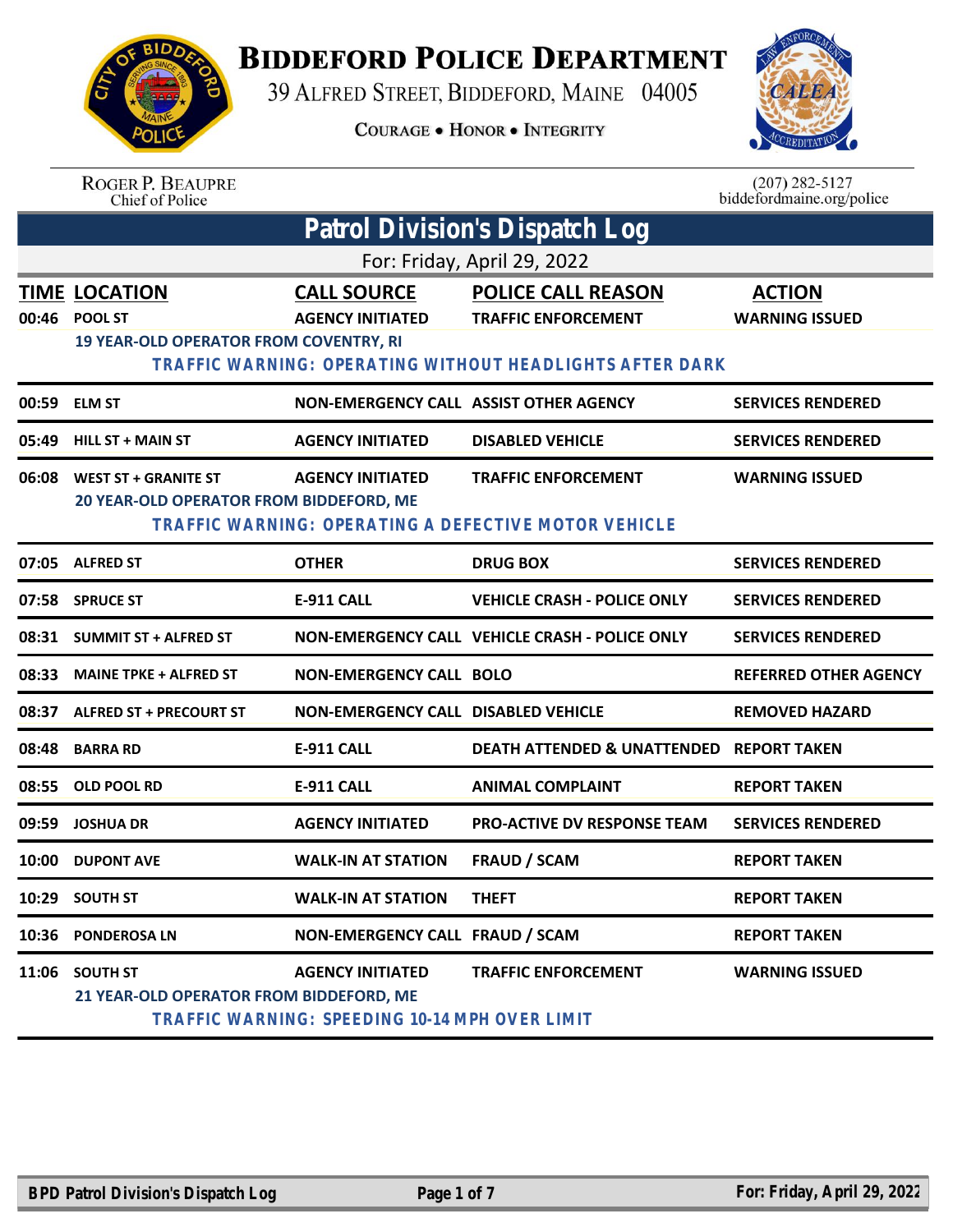|       | <b>TIME LOCATION</b><br>11:16 SOUTH ST + SOUTHVIEW DR                      | <b>CALL SOURCE</b><br><b>AGENCY INITIATED</b>                                                                                                                              | <b>POLICE CALL REASON</b><br><b>TRAFFIC ENFORCEMENT</b>                                                                                                                               | <b>ACTION</b><br><b>WARNING ISSUED</b> |
|-------|----------------------------------------------------------------------------|----------------------------------------------------------------------------------------------------------------------------------------------------------------------------|---------------------------------------------------------------------------------------------------------------------------------------------------------------------------------------|----------------------------------------|
|       | <b>65 YEAR-OLD OPERATOR FROM BIDDEFORD, ME</b>                             | <b>TRAFFIC WARNING: FAILURE TO REGISTER VEHICLE</b><br><b>TRAFFIC WARNING: OBSCURING MOTOR VEHICLE PLATES MARKS</b><br><b>TRAFFIC WARNING: SPEEDING 1-9 MPH OVER LIMIT</b> | <b>TRAFFIC WARNING: FAILURE TO DISPLAY FRONT/REAR REGISTRATION PLATE</b>                                                                                                              |                                        |
|       | 11:22 SACO FALLS WAY                                                       | <b>NON-EMERGENCY CALL CHECK WELFARE</b>                                                                                                                                    |                                                                                                                                                                                       | <b>NEGATIVE CONTACT</b>                |
|       | 11:27 SOUTH ST<br>32 YEAR-OLD OPERATOR FROM BIDDEFORD, ME                  | <b>AGENCY INITIATED</b><br><b>TRAFFIC WARNING: SPEEDING 10-14 MPH OVER LIMIT</b>                                                                                           | <b>TRAFFIC ENFORCEMENT</b><br><b>TRAFFIC WARNING: FAILING TO NOTIFY STATE OF NAME AND ADDRESS CHANGE</b>                                                                              | <b>WARNING ISSUED</b>                  |
|       | 11:35 SOUTH ST<br>69 YEAR-OLD OPERATOR FROM BIDDEFORD, ME                  | <b>AGENCY INITIATED</b><br><b>TRAFFIC WARNING: SPEEDING 1-9 MPH OVER LIMIT</b>                                                                                             | <b>TRAFFIC ENFORCEMENT</b>                                                                                                                                                            | <b>WARNING ISSUED</b>                  |
|       | 11:44 SOUTH ST + SOUTHVIEW DR<br>75 YEAR-OLD OPERATOR FROM SO PORTLAND, ME | <b>AGENCY INITIATED</b><br><b>TRAFFIC WARNING: SPEEDING 10-14 MPH OVER LIMIT</b>                                                                                           | <b>TRAFFIC ENFORCEMENT</b>                                                                                                                                                            | <b>WARNING ISSUED</b>                  |
|       | 11:53 SOUTH ST + SOUTHVIEW DR<br>76 YEAR-OLD OPERATOR FROM BIDDEFORD, ME   | <b>AGENCY INITIATED</b><br><b>TRAFFIC WARNING: SPEEDING 1-9 MPH OVER LIMIT</b>                                                                                             | <b>TRAFFIC ENFORCEMENT</b>                                                                                                                                                            | <b>WARNING ISSUED</b>                  |
|       | 12:01 BACON ST                                                             | <b>AGENCY INITIATED</b>                                                                                                                                                    | <b>PARKING COMPLAINT</b>                                                                                                                                                              | <b>SUMMONS ISSUED</b>                  |
|       | <b>CHARGE: FAILURE TO REGISTER VEHICLE</b>                                 |                                                                                                                                                                            | DEFENDANT: MATTHEW ILARIO LAIR  AGE: 45  RESIDENT OF: BIDDEFORD, ME<br><b>TRAFFIC CITATION: EVADING VEHICLE REGISTRATION FEES AND EXCISE TAXES</b>                                    |                                        |
|       | 12:02 SOUTH ST + WESTERN AVE<br>55 YEAR-OLD OPERATOR FROM BIDDEFORD, ME    | <b>AGENCY INITIATED</b><br><b>TRAFFIC WARNING: SPEEDING 10-14 MPH OVER LIMIT</b>                                                                                           | <b>TRAFFIC ENFORCEMENT</b>                                                                                                                                                            | <b>WARNING ISSUED</b>                  |
|       | 12:05 HAYFIELD RD                                                          | <b>NON-EMERGENCY CALL ROAD HAZARD</b>                                                                                                                                      |                                                                                                                                                                                       | <b>SERVICES RENDERED</b>               |
| 12:10 | <b>MAY ST</b><br>23 YEAR-OLD OPERATOR FROM BIDDEFORD, ME                   | <b>AGENCY INITIATED</b><br><b>TRAFFIC WARNING: SPEEDING 10-14 MPH OVER LIMIT</b>                                                                                           | <b>TRAFFIC ENFORCEMENT</b>                                                                                                                                                            | <b>WARNING ISSUED</b>                  |
|       | 12:10 GRANITE POINT RD                                                     | <b>NON-EMERGENCY CALL ALARM - POLICE</b>                                                                                                                                   |                                                                                                                                                                                       | <b>BUILDING CHECK/SECURE</b>           |
|       | 12:13 SOUTH ST + SOUTHVIEW DR<br>29 YEAR-OLD OPERATOR FROM BIDDEFORD, ME   | <b>AGENCY INITIATED</b><br><b>TRAFFIC WARNING: FAILURE TO REGISTER VEHICLE</b><br><b>TRAFFIC WARNING: SPEEDING 1-9 MPH OVER LIMIT</b>                                      | <b>TRAFFIC ENFORCEMENT</b><br><b>TRAFFIC CITATION: FAILING TO PRODUCE EVIDENCE OF VEHICLE INSURANCE</b><br><b>TRAFFIC WARNING: FAILING TO NOTIFY STATE OF NAME AND ADDRESS CHANGE</b> | <b>VSAC ISSUED</b>                     |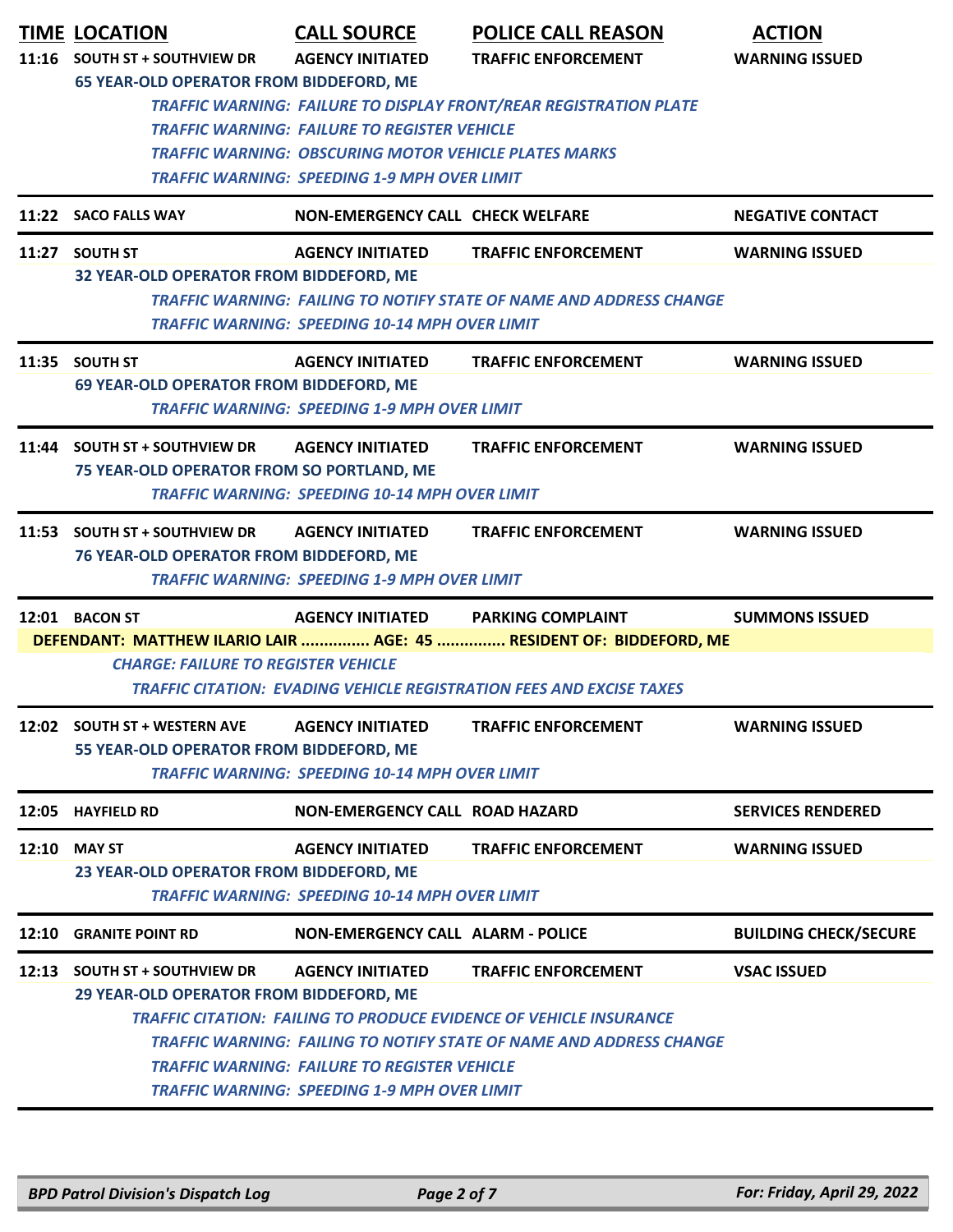|       | <b>TIME LOCATION</b><br>12:26 SOUTH ST + SOUTHVIEW DR<br>77 YEAR-OLD OPERATOR FROM HOLLIS, ME                                                                                                                                                                                                    | <b>CALL SOURCE</b><br><b>AGENCY INITIATED</b><br><b>TRAFFIC WARNING: SPEEDING 1-9 MPH OVER LIMIT</b>                                            | <b>POLICE CALL REASON</b><br><b>TRAFFIC ENFORCEMENT</b>                                                                 | <b>ACTION</b><br><b>WARNING ISSUED</b> |  |
|-------|--------------------------------------------------------------------------------------------------------------------------------------------------------------------------------------------------------------------------------------------------------------------------------------------------|-------------------------------------------------------------------------------------------------------------------------------------------------|-------------------------------------------------------------------------------------------------------------------------|----------------------------------------|--|
|       | 12:33 SOUTH ST + MAY ST<br>63 YEAR-OLD OPERATOR FROM OLD ORCHARD BEACH, ME                                                                                                                                                                                                                       | <b>AGENCY INITIATED</b><br><b>TRAFFIC WARNING: FAILURE TO REGISTER VEHICLE</b><br><b>TRAFFIC WARNING: SPEEDING 10-14 MPH OVER LIMIT</b>         | <b>TRAFFIC ENFORCEMENT</b><br><b>TRAFFIC WARNING: FAILING TO NOTIFY STATE OF NAME AND ADDRESS CHANGE</b>                | <b>WARNING ISSUED</b>                  |  |
|       | 12:44 SOUTH ST<br>33 YEAR-OLD OPERATOR FROM BIDDEFORD, ME                                                                                                                                                                                                                                        | <b>AGENCY INITIATED</b><br><b>TRAFFIC WARNING: SPEEDING 1-9 MPH OVER LIMIT</b>                                                                  | <b>TRAFFIC ENFORCEMENT</b>                                                                                              | <b>WARNING ISSUED</b>                  |  |
|       | 12:49 SOUTH ST                                                                                                                                                                                                                                                                                   | <b>AGENCY INITIATED</b>                                                                                                                         | <b>OUT FOR FOLLOW UP</b>                                                                                                | <b>NEGATIVE CONTACT</b>                |  |
|       | 12:55 RIVER RD + SOUTH ST<br>DEFENDANT: KRISTOPHER LOVELL  AGE: 35  RESIDENT OF: SACO, ME<br><b>CHARGE: WARRANT ARREST</b><br><b>CHARGE: VIOLATING CONDITION OF RELEASE</b>                                                                                                                      | <b>AGENCY INITIATED</b><br><b>CHARGE: MOTOR VEHICLE SPEEDING: 30+ MPH OVER SPEED LIMIT</b>                                                      | <b>WARRANT ARREST</b>                                                                                                   | <b>ARREST(S) MADE</b>                  |  |
|       | 13:01 SOUTH ST<br><b>65 YEAR-OLD OPERATOR FROM BIDDEFORD, ME</b>                                                                                                                                                                                                                                 | <b>AGENCY INITIATED</b><br><b>TRAFFIC WARNING: SPEEDING 10-14 MPH OVER LIMIT</b>                                                                | <b>TRAFFIC ENFORCEMENT</b>                                                                                              | <b>WARNING ISSUED</b>                  |  |
|       | 13:14 RIVER RD<br><b>41 YEAR-OLD OPERATOR FROM MISHAWAKA, IN</b>                                                                                                                                                                                                                                 | <b>AGENCY INITIATED</b><br><b>TRAFFIC WARNING: FAILING TO CARRY VEHICLE REGISTRATION</b><br><b>TRAFFIC WARNING: SPEEDING 1-9 MPH OVER LIMIT</b> | <b>TRAFFIC ENFORCEMENT</b>                                                                                              | <b>WARNING ISSUED</b>                  |  |
|       | 13:28 SOUTH ST<br>30 YEAR-OLD OPERATOR FROM SOUTH PORTLAND, ME                                                                                                                                                                                                                                   | <b>AGENCY INITIATED</b><br><b>TRAFFIC CITATION: SPEEDING 15-19 MPH OVER LIMIT</b>                                                               | <b>TRAFFIC ENFORCEMENT</b><br><b>TRAFFIC WARNING: IMPROPERLY USING LIGHTS ON MOTOR VEHICLE</b>                          | <b>VSAC ISSUED</b>                     |  |
| 13:35 | <b>SHOPS WAY</b>                                                                                                                                                                                                                                                                                 |                                                                                                                                                 | NON-EMERGENCY CALL VEHICLE CRASH - POLICE ONLY                                                                          | <b>STATE FORM TAKEN</b>                |  |
|       | 13:41 SOUTH ST + MAPLEWOOD AVE<br><b>AGENCY INITIATED</b><br><b>TRAFFIC ENFORCEMENT</b><br><b>VSAC ISSUED</b><br>56 YEAR-OLD OPERATOR FROM KENNEBUNKPORT, ME<br><b>TRAFFIC CITATION: FAILING TO PRODUCE EVIDENCE OF VEHICLE INSURANCE</b><br><b>TRAFFIC WARNING: SPEEDING 1-9 MPH OVER LIMIT</b> |                                                                                                                                                 |                                                                                                                         |                                        |  |
| 13:54 | <b>SOUTH ST + MAPLEWOOD AVE</b><br><b>30 YEAR-OLD OPERATOR FROM IPSWITCH, MA</b>                                                                                                                                                                                                                 | <b>AGENCY INITIATED</b><br><b>TRAFFIC WARNING: SPEEDING 10-14 MPH OVER LIMIT</b>                                                                | <b>TRAFFIC ENFORCEMENT</b><br>TRAFFIC CITATION: CHILD UNDER 2 YOA NOT PROP SECURED IN REAR FACING RESTRAINT 1ST OFFENSE | <b>VSAC ISSUED</b>                     |  |
|       |                                                                                                                                                                                                                                                                                                  |                                                                                                                                                 |                                                                                                                         |                                        |  |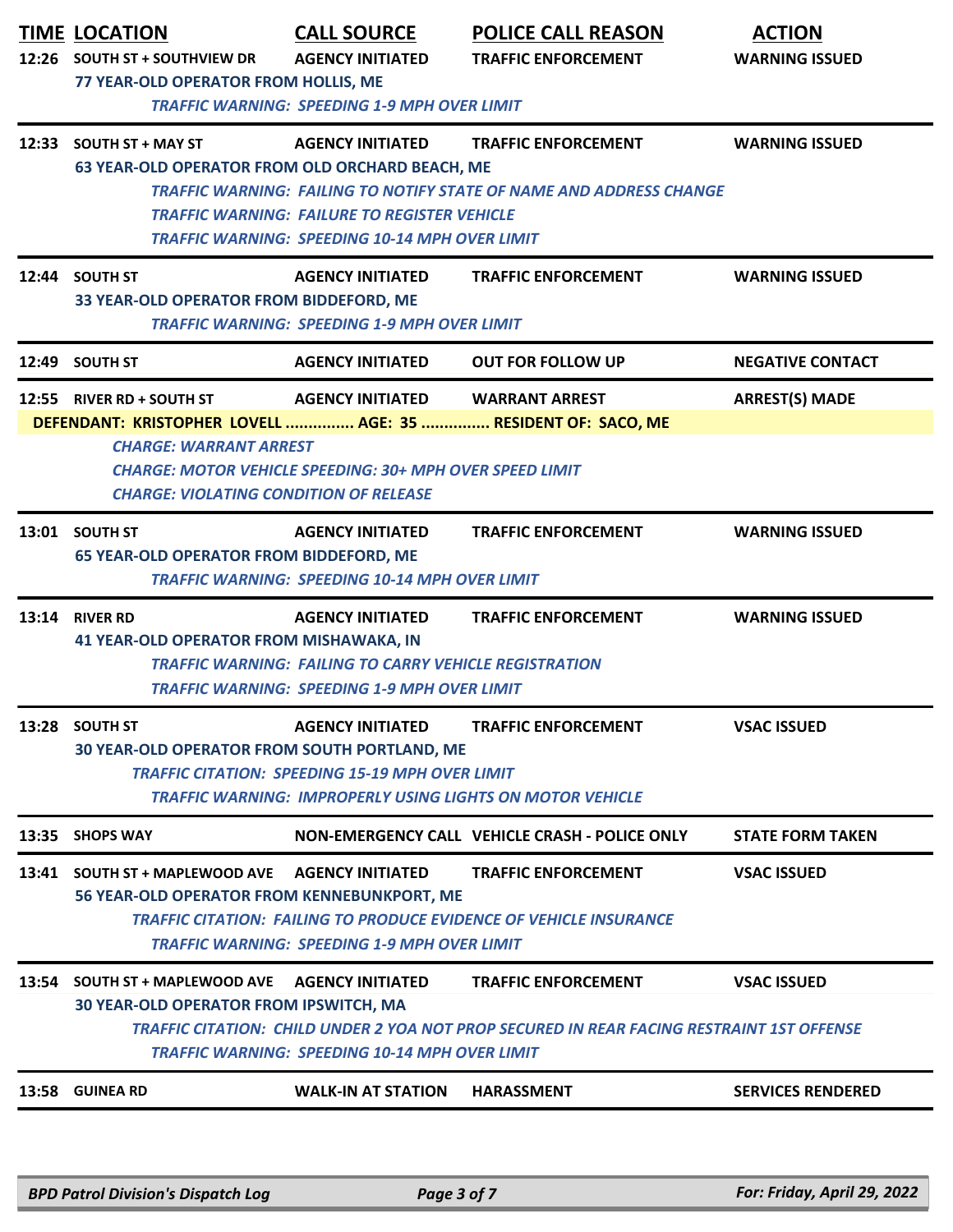| 14:08 | <b>TIME LOCATION</b><br><b>SOUTH ST + MCKENNEY DR</b><br>21 YEAR-OLD OPERATOR FROM BIDDEFORD, ME                                                                                                                                                                                    | <b>CALL SOURCE</b><br><b>AGENCY INITIATED</b>                                                                           | <b>POLICE CALL REASON</b><br><b>TRAFFIC ENFORCEMENT</b>                                                                                                                             | <b>ACTION</b><br><b>VSAC ISSUED</b> |  |  |
|-------|-------------------------------------------------------------------------------------------------------------------------------------------------------------------------------------------------------------------------------------------------------------------------------------|-------------------------------------------------------------------------------------------------------------------------|-------------------------------------------------------------------------------------------------------------------------------------------------------------------------------------|-------------------------------------|--|--|
|       |                                                                                                                                                                                                                                                                                     | <b>TRAFFIC CITATION: SPEEDING 10-14 MPH OVER LIMIT</b><br><b>TRAFFIC WARNING: OPERATING WITH SUSPENDED REGISTRATION</b> |                                                                                                                                                                                     |                                     |  |  |
|       | 14:25 SOUTH ST + SOUTHVIEW DR<br>73 YEAR-OLD OPERATOR FROM WELLS, ME                                                                                                                                                                                                                | <b>AGENCY INITIATED</b><br><b>TRAFFIC WARNING: SPEEDING 10-14 MPH OVER LIMIT</b>                                        | <b>TRAFFIC ENFORCEMENT</b>                                                                                                                                                          | <b>WARNING ISSUED</b>               |  |  |
|       | 14:35 MAY ST + SOUTH ST<br>24 YEAR-OLD OPERATOR FROM BIDDEFORD, ME                                                                                                                                                                                                                  | <b>AGENCY INITIATED</b><br><b>TRAFFIC WARNING: SPEEDING 1-9 MPH OVER LIMIT</b>                                          | <b>TRAFFIC ENFORCEMENT</b>                                                                                                                                                          | <b>WARNING ISSUED</b>               |  |  |
| 15:03 | <b>WEST ST + DEBBIE AVE</b><br>38 YEAR-OLD OPERATOR FROM BIDDEFORD, ME                                                                                                                                                                                                              | <b>AGENCY INITIATED</b><br><b>TRAFFIC WARNING: SPEEDING 1-9 MPH OVER LIMIT</b>                                          | <b>TRAFFIC ENFORCEMENT</b>                                                                                                                                                          | <b>WARNING ISSUED</b>               |  |  |
|       | 15:09 WEST ST<br><b>TRAFFIC ENFORCEMENT</b><br><b>WARNING ISSUED</b><br><b>AGENCY INITIATED</b><br>21 YEAR-OLD OPERATOR FROM HEBRON, CT<br><b>TRAFFIC WARNING: SPEEDING 10-14 MPH OVER LIMIT</b>                                                                                    |                                                                                                                         |                                                                                                                                                                                     |                                     |  |  |
|       | 15:12 SOUTH ST                                                                                                                                                                                                                                                                      | <b>E-911 CALL</b>                                                                                                       | <b>ASSIST: MEDICAL W/ ENGINE</b>                                                                                                                                                    | <b>TRANSPORT TO HOSPITAL</b>        |  |  |
| 15:13 | <b>MAY ST</b><br>61 YEAR-OLD OPERATOR FROM SPRINGVALE, ME                                                                                                                                                                                                                           | <b>AGENCY INITIATED</b>                                                                                                 | <b>TRAFFIC ENFORCEMENT</b><br>TRAFFIC WARNING: OPERATE VEHICLE W/O VALID INSPECTION CERTIFICATE                                                                                     | <b>WARNING ISSUED</b>               |  |  |
|       | 15:19 HAYFIELD RD                                                                                                                                                                                                                                                                   | <b>NON-EMERGENCY CALL ASSIST CITIZEN</b>                                                                                |                                                                                                                                                                                     | <b>NO ACTION REQUIRED</b>           |  |  |
|       |                                                                                                                                                                                                                                                                                     |                                                                                                                         |                                                                                                                                                                                     |                                     |  |  |
|       | 15:20 WEST ST<br><b>48 YEAR-OLD OPERATOR FROM BIDDEFORD, ME</b>                                                                                                                                                                                                                     | <b>AGENCY INITIATED</b><br><b>TRAFFIC WARNING: SPEEDING 1-9 MPH OVER LIMIT</b>                                          | <b>TRAFFIC ENFORCEMENT</b><br><b>TRAFFIC CITATION: FAILING TO PRODUCE EVIDENCE OF VEHICLE INSURANCE</b><br><b>TRAFFIC WARNING: OPERATE VEHICLE W/O VALID INSPECTION CERTIFICATE</b> | <b>VSAC ISSUED</b>                  |  |  |
| 15:20 | <b>POOL ST</b>                                                                                                                                                                                                                                                                      | <b>AGENCY INITIATED</b>                                                                                                 | <b>OUT FOR FOLLOW UP</b>                                                                                                                                                            | <b>SERVICES RENDERED</b>            |  |  |
| 15:33 | <b>VSAC ISSUED</b><br><b>WEST ST</b><br><b>AGENCY INITIATED</b><br><b>TRAFFIC ENFORCEMENT</b><br><b>48 YEAR-OLD OPERATOR FROM BIDDEFORD, ME</b><br><b>TRAFFIC CITATION: FAILING TO PRODUCE EVIDENCE OF VEHICLE INSURANCE</b><br><b>TRAFFIC WARNING: SPEEDING 1-9 MPH OVER LIMIT</b> |                                                                                                                         |                                                                                                                                                                                     |                                     |  |  |
| 15:38 | <b>FOSS ST</b>                                                                                                                                                                                                                                                                      | <b>E-911 CALL</b>                                                                                                       | <b>CIVIL COMPLAINT</b>                                                                                                                                                              | <b>SERVICES RENDERED</b>            |  |  |
| 15:40 | <b>NEWTOWN RD</b>                                                                                                                                                                                                                                                                   |                                                                                                                         | <b>NON-EMERGENCY CALL INFORMATION FROM PUBLIC</b>                                                                                                                                   | <b>SERVICES RENDERED</b>            |  |  |
| 15:45 | <b>WEST ST + CENTURY DR</b><br><b>48 YEAR-OLD OPERATOR FROM SANFORD, ME</b>                                                                                                                                                                                                         | <b>AGENCY INITIATED</b><br><b>TRAFFIC WARNING: SPEEDING 1-9 MPH OVER LIMIT</b>                                          | <b>TRAFFIC ENFORCEMENT</b><br><b>TRAFFIC CITATION: FAILING TO PRODUCE EVIDENCE OF VEHICLE INSURANCE</b>                                                                             | <b>VSAC ISSUED</b>                  |  |  |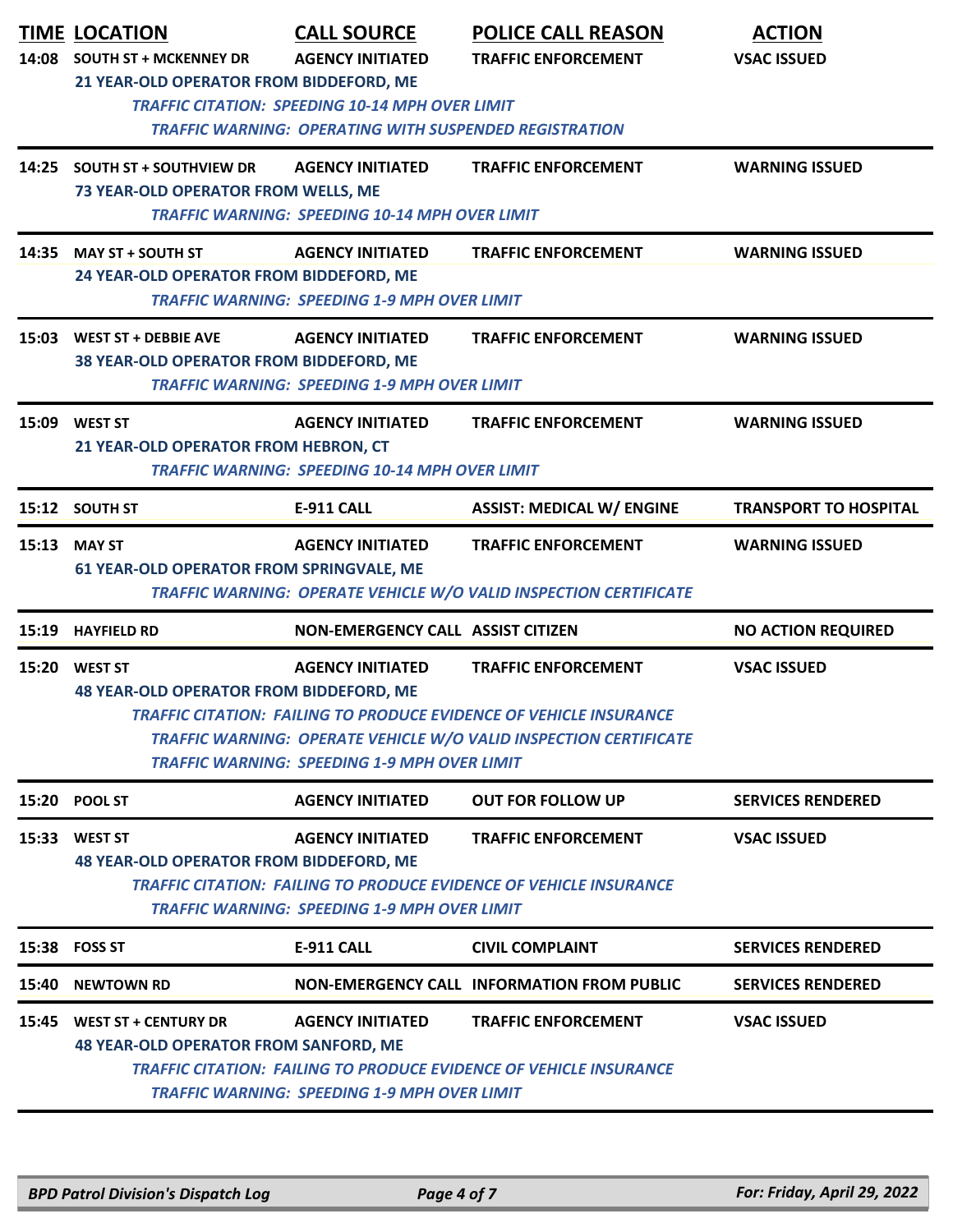|       | <b>TIME LOCATION</b><br>15:46 ST MARYS ST<br>61 YEAR-OLD OPERATOR FROM SPRINGVALE, ME | <b>CALL SOURCE</b><br><b>NON-EMERGENCY CALL SUSPICION</b>                            | <b>POLICE CALL REASON</b><br>TRAFFIC WARNING: OPERATE VEHICLE W/O VALID INSPECTION CERTIFICATE                       | <b>ACTION</b><br><b>SERVICES RENDERED</b> |
|-------|---------------------------------------------------------------------------------------|--------------------------------------------------------------------------------------|----------------------------------------------------------------------------------------------------------------------|-------------------------------------------|
| 15:47 | <b>BOULDER WAY</b>                                                                    | NON-EMERGENCY CALL ASSIST CITIZEN                                                    |                                                                                                                      | <b>NO ACTION REQUIRED</b>                 |
| 15:50 | <b>ALFRED ST</b>                                                                      | <b>NON-EMERGENCY CALL MENTAL ILLNESS CASES</b>                                       |                                                                                                                      | <b>SERVICES RENDERED</b>                  |
| 15:53 | <b>WEST ST + SOUTHGATE AVE</b><br>50 YEAR-OLD OPERATOR FROM NEWMARKET, NH             | <b>AGENCY INITIATED</b>                                                              | <b>TRAFFIC ENFORCEMENT</b><br>TRAFFIC CITATION: PASS 18 OR OLDER; OPER NOT PROPERLY SECURED IN SEAT BELT 1ST OFFENSE | <b>VSAC ISSUED</b>                        |
| 16:25 | <b>MAPLEWOOD AVE</b>                                                                  | NON-EMERGENCY CALL ANIMAL COMPLAINT                                                  |                                                                                                                      | <b>SERVICES RENDERED</b>                  |
|       | 16:29 WEST ST<br><b>40 YEAR-OLD OPERATOR FROM BIDDEFORD, ME</b>                       | <b>AGENCY INITIATED</b><br><b>TRAFFIC WARNING: SPEEDING 1-9 MPH OVER LIMIT</b>       | <b>TRAFFIC ENFORCEMENT</b>                                                                                           | <b>WARNING ISSUED</b>                     |
|       | 16:31 ALFRED ST<br>59 YEAR-OLD OPERATOR FROM LIMERICK, ME                             | <b>AGENCY INITIATED</b><br><b>TRAFFIC CITATION: SPEEDING 15-19 MPH OVER LIMIT</b>    | <b>TRAFFIC ENFORCEMENT</b>                                                                                           | <b>VSAC ISSUED</b>                        |
|       | 16:40 GRANITE ST + CALIXTE LN<br><b>60 YEAR-OLD OPERATOR FROM BIDDEFORD, ME</b>       | <b>AGENCY INITIATED</b><br><b>TRAFFIC WARNING: MOTOR VEHICLE FOLLOWING TOO CLOSE</b> | <b>TRAFFIC ENFORCEMENT</b>                                                                                           | <b>WARNING ISSUED</b>                     |
|       | 16:42 ALFRED ST                                                                       | <b>WALK-IN AT STATION</b>                                                            | <b>MENTAL ILLNESS CASES</b>                                                                                          | <b>SERVICES RENDERED</b>                  |
| 16:49 | <b>WEST ST + GRANITE ST</b><br>64 YEAR-OLD OPERATOR FROM NEW CANAAN, CT               | <b>AGENCY INITIATED</b><br><b>TRAFFIC WARNING: SPEEDING 10-14 MPH OVER LIMIT</b>     | <b>TRAFFIC ENFORCEMENT</b>                                                                                           | <b>WARNING ISSUED</b>                     |
|       | 16:51 SULLIVAN ST                                                                     |                                                                                      | NON-EMERGENCY CALL PROTECTION FROM ABUSE SERVICE SERVICES RENDERED                                                   |                                           |
| 16:56 | <b>BOULDER WAY</b>                                                                    | <b>E-911 CALL</b>                                                                    | <b>THEFT</b>                                                                                                         | <b>NO ACTION REQUIRED</b>                 |
| 16:59 | <b>ALFRED ST + MAINE TPKE</b><br>27 YEAR-OLD OPERATOR FROM BIDDEFORD, ME              | <b>AGENCY INITIATED</b><br><b>TRAFFIC CITATION: SPEEDING 25-29 MPH OVER LIMIT</b>    | <b>TRAFFIC ENFORCEMENT</b>                                                                                           | <b>VSAC ISSUED</b>                        |
| 17:00 | <b>NEWTOWN RD</b>                                                                     | <b>AGENCY INITIATED</b>                                                              | <b>TRAFFIC DETAIL</b>                                                                                                | <b>SERVICES RENDERED</b>                  |
|       | 17:02 WEST ST<br>74 YEAR-OLD OPERATOR FROM ALFRED, ME                                 | <b>AGENCY INITIATED</b>                                                              | <b>TRAFFIC ENFORCEMENT</b><br>TRAFFIC WARNING: OPERATE VEHICLE W/O VALID INSPECTION CERTIFICATE                      | <b>WARNING ISSUED</b>                     |
| 17:06 | <b>BARRA RD</b>                                                                       | <b>NON-EMERGENCY CALL ALARM - POLICE</b>                                             |                                                                                                                      | <b>BUILDING CHECK/SECURE</b>              |
| 17:08 | <b>NEWTOWN RD + POOL ST</b><br>33 YEAR-OLD OPERATOR FROM BIDDEFORD, ME                | <b>AGENCY INITIATED</b><br><b>TRAFFIC WARNING: SPEEDING 10 TO 14 OVER LIMIT</b>      | <b>TRAFFIC ENFORCEMENT</b>                                                                                           | <b>WARNING ISSUED</b>                     |
| 17:18 | <b>WENTWORTH ST</b>                                                                   | <b>NON-EMERGENCY CALL MENTAL ILLNESS CASES</b>                                       |                                                                                                                      | <b>SERVICES RENDERED</b>                  |

*BPD Patrol Division's Dispatch Log Page 5 of 7 For: Friday, April 29, 2022*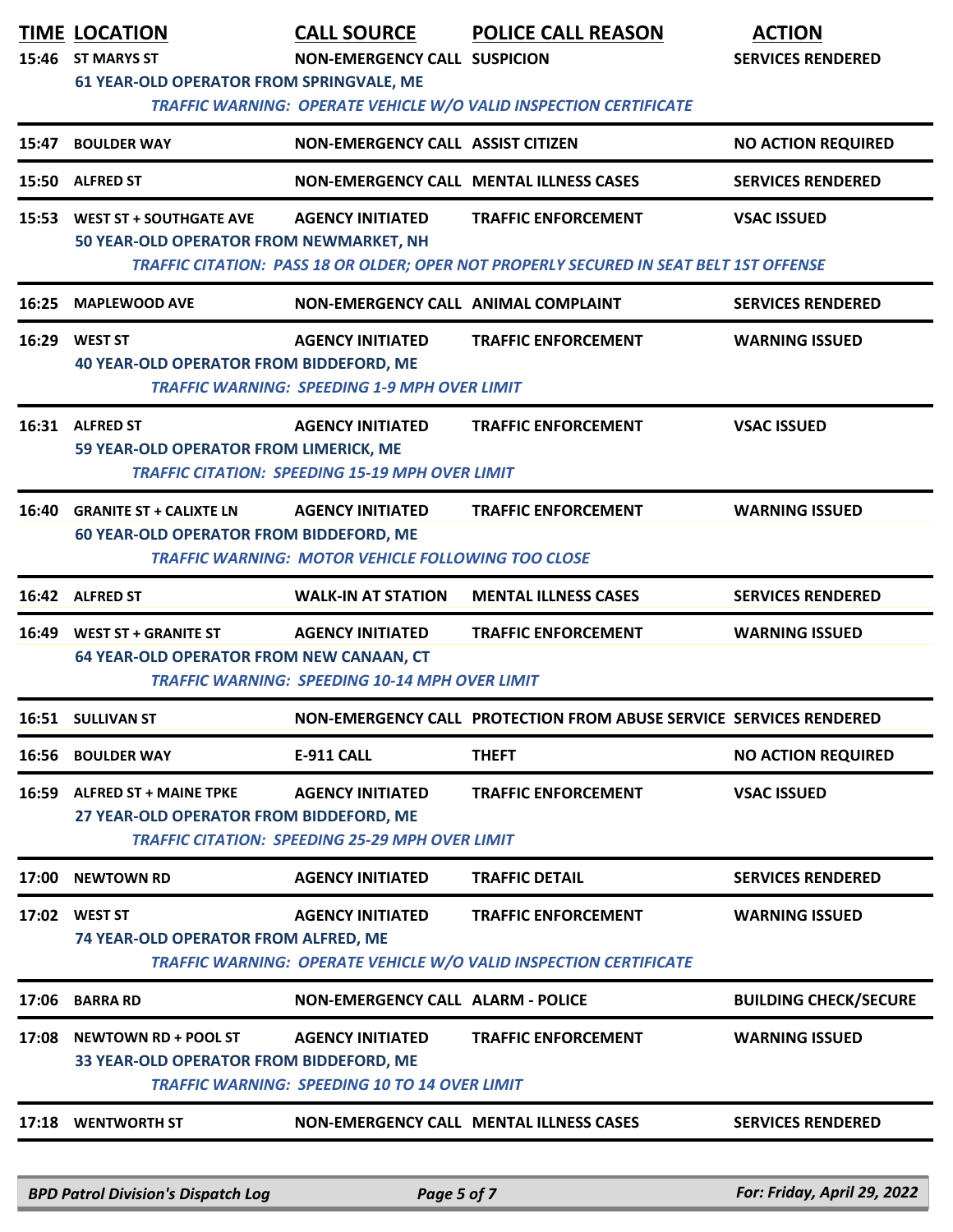| 17:21 | <b>TIME LOCATION</b><br><b>NEWTOWN RD + POOL ST</b><br><b>46 YEAR-OLD OPERATOR FROM KITTERY, ME</b> | <b>CALL SOURCE</b><br><b>AGENCY INITIATED</b><br><b>TRAFFIC WARNING: SPEEDING 10 TO 14 OVER LIMIT</b> | <b>POLICE CALL REASON</b><br><b>TRAFFIC ENFORCEMENT</b>                                                | <b>ACTION</b><br><b>WARNING ISSUED</b> |
|-------|-----------------------------------------------------------------------------------------------------|-------------------------------------------------------------------------------------------------------|--------------------------------------------------------------------------------------------------------|----------------------------------------|
|       | 17:24 MAIN ST                                                                                       | NON-EMERGENCY CALL PARKING COMPLAINT                                                                  |                                                                                                        | <b>GONE ON ARRIVAL</b>                 |
|       | 17:33 HILL ST<br>30 YEAR-OLD OPERATOR FROM BIDDEFORD, ME                                            | <b>AGENCY INITIATED</b><br><b>TRAFFIC WARNING: SPEEDING 1-9 MPH OVER LIMIT</b>                        | <b>TRAFFIC ENFORCEMENT</b>                                                                             | <b>WARNING ISSUED</b>                  |
| 17:39 | <b>NEWTOWN RD + POOL ST</b><br><b>40 YEAR-OLD OPERATOR FROM BIDDEFORD, ME</b>                       | <b>AGENCY INITIATED</b><br><b>TRAFFIC WARNING: SPEEDING 10 TO 14 OVER LIMIT</b>                       | <b>TRAFFIC ENFORCEMENT</b>                                                                             | <b>WARNING ISSUED</b>                  |
|       | 17:44 HILL ST<br><b>49 YEAR-OLD OPERATOR FROM SACO, ME</b>                                          | <b>AGENCY INITIATED</b><br><b>TRAFFIC WARNING: SPEEDING 10-14 MPH OVER LIMIT</b>                      | <b>TRAFFIC ENFORCEMENT</b>                                                                             | <b>WARNING ISSUED</b>                  |
| 17:45 | <b>POOL ST + NEWTOWN RD</b><br>21 YEAR-OLD OPERATOR FROM JACKSONVILLE, FL                           | <b>AGENCY INITIATED</b>                                                                               | <b>TRAFFIC ENFORCEMENT</b><br><b>TRAFFIC WARNING: FAILING TO PRODUCE EVIDENCE OF VEHICLE INSURANCE</b> | <b>WARNING ISSUED</b>                  |
| 17:59 | <b>DIAMOND ST</b>                                                                                   | <b>AGENCY INITIATED</b>                                                                               | <b>OUT FOR FOLLOW UP</b>                                                                               | <b>SERVICES RENDERED</b>               |
| 18:15 | <b>ELM ST</b>                                                                                       | <b>AGENCY INITIATED</b>                                                                               | <b>DISABLED VEHICLE</b>                                                                                | <b>SERVICES RENDERED</b>               |
| 18:26 | <b>POOL ST + SEVIGNY AVE</b><br>20 YEAR-OLD OPERATOR FROM STOCKTON SPRINGS, ME                      | <b>AGENCY INITIATED</b><br><b>TRAFFIC WARNING: SPEEDING 10-14 MPH OVER LIMIT</b>                      | <b>TRAFFIC ENFORCEMENT</b>                                                                             | <b>WARNING ISSUED</b>                  |
| 18:31 | <b>POOL ST</b><br><b>45 YEAR-OLD OPERATOR FROM WELLS, ME</b>                                        | <b>AGENCY INITIATED</b><br><b>TRAFFIC WARNING: SPEEDING 1-9 MPH OVER LIMIT</b>                        | <b>TRAFFIC ENFORCEMENT</b>                                                                             | <b>WARNING ISSUED</b>                  |
|       | 18:37 POOL ST<br>22 YEAR-OLD OPERATOR FROM WINDHAM, ME                                              | <b>AGENCY INITIATED</b><br><b>TRAFFIC WARNING: SPEEDING 10-14 MPH OVER LIMIT</b>                      | <b>TRAFFIC ENFORCEMENT</b>                                                                             | <b>WARNING ISSUED</b>                  |
|       | 18:42 POOL ST<br>21 YEAR-OLD OPERATOR FROM NORTON, MA                                               | <b>AGENCY INITIATED</b><br><b>TRAFFIC CITATION: SPEEDING 15-19 MPH OVER LIMIT</b>                     | <b>TRAFFIC ENFORCEMENT</b>                                                                             | <b>VSAC ISSUED</b>                     |
|       | 18:52 GEORGE ST                                                                                     |                                                                                                       | NON-EMERGENCY CALL ASSIST OTHER AGENCY                                                                 | <b>SERVICES RENDERED</b>               |
| 18:57 | <b>BURLEIGH LN</b>                                                                                  | <b>NON-EMERGENCY CALL BOLO</b>                                                                        |                                                                                                        | <b>GONE ON ARRIVAL</b>                 |
|       | 19:07 ALFRED ST                                                                                     | <b>NON-EMERGENCY CALL BOLO</b>                                                                        |                                                                                                        | <b>NEGATIVE CONTACT</b>                |
|       | 19:18 ALFRED ST + MARINER WAY<br><b>69 YEAR-OLD OPERATOR FROM ARUNDEL, ME</b>                       | <b>AGENCY INITIATED</b>                                                                               | <b>TRAFFIC ENFORCEMENT</b><br><b>TRAFFIC WARNING: OPERATING VEHICLE WITH INADEQUATE REAR LIGHTS</b>    | <b>WARNING ISSUED</b>                  |